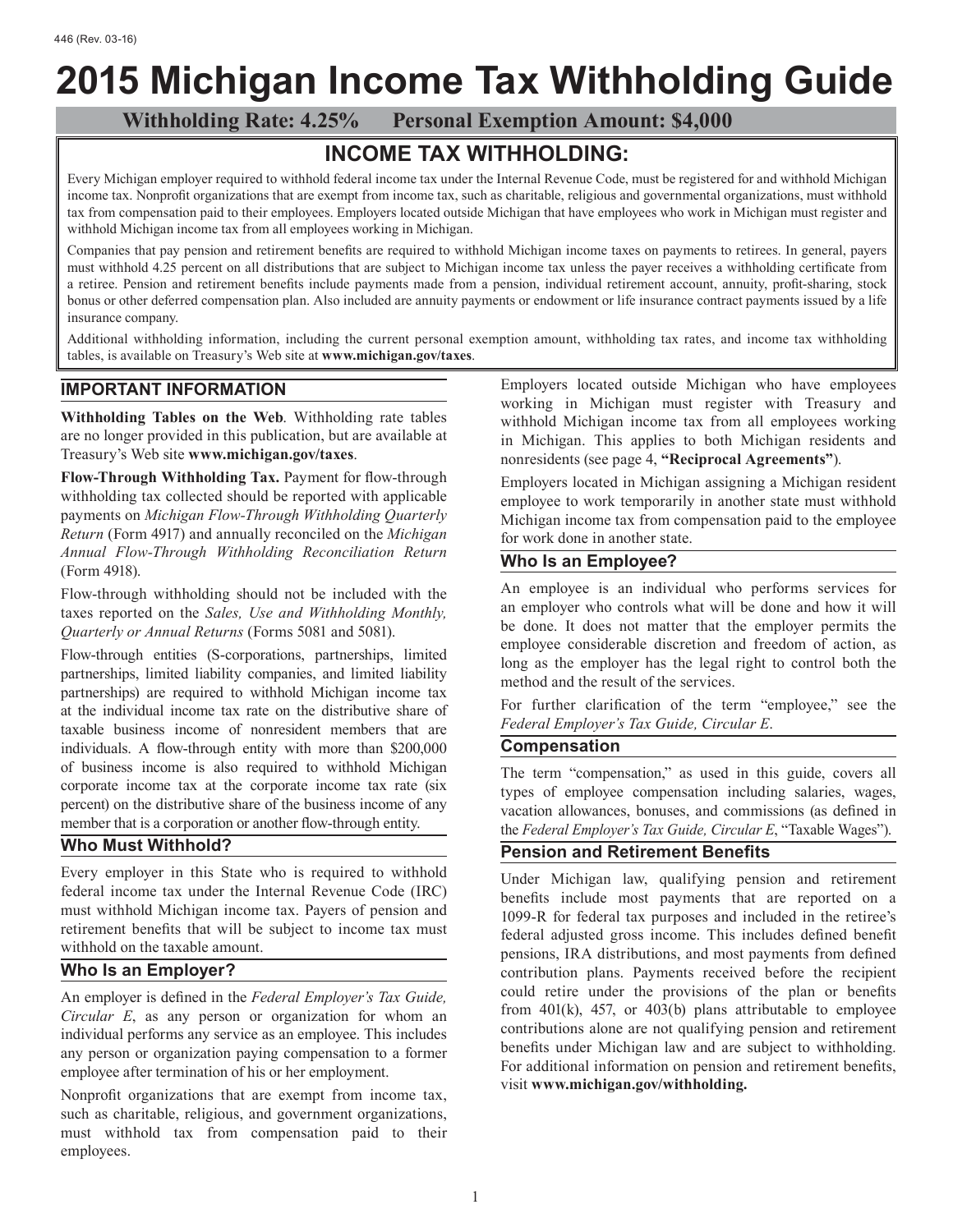#### **Which Benefits are Taxable**

Pension and retirement benefits are taxed differently depending on the age of the recipient. For married couples that file a joint Michigan income tax return, age is determined using the age of the older spouse. Military pensions, Social Security benefits and railroad retirement benefits continue to be exempt from tax.

Those born before 1946 may subtract all qualifying pension and retirement benefits received from public sources, and may subtract qualifying private pension and retirement benefits up to \$49,811 if single or married filing separately, or \$99,623 if married and filing a joint return. Withholding will only be necessary on taxable pension payments that are not qualifying pension and retirement benefits (see **Pension and Retirement Benefits** on page 1) and qualifying private pension distributions that exceed the pension limits stated above for recipients born before 1946.

Recipients born during the period 1948 through 1952 are able to deduct \$20,000 in pension and retirement benefits if single or married filing separately or \$40,000 if married and filing a joint return. If the benefit is less than the deduction amounts, no withholding is required unless the recipient requests withholding by submitting an MI W-4P. Recipients born between January 1, 1946 through January 1, 1949 are eligible for the Michigan standard deduction in lieu of a deduction for pension and retirement benefits. The pension withholding tables may be used to incorporate the benefit of the standard deduction and generate the appropriate withholding for recipients born in 1946 or 1947.

Recipients who receive pension benefits from employment with a governmental entity that was exempt from the federal Social Security Act are entitled to larger deductions, beginning with tax year 2013. More information for plan administrators paying benefits from employment that was exempt from Social Security is available on the Treasury Website.

For recipients born after 1952, all pension and retirement benefits are generally taxable and subject to withholding.

#### **How Much to Withhold**

**Employer Income Tax Withholding.** Determine the amount of tax withheld using a direct percentage computation or the withholding tables provided on Treasury's Web site at **www. michigan.gov/taxes**. The withholding rate is 4.25 percent of compensation after deducting the personal and dependency exemption allowance.

**Pension and Retirement Benefits Withholding.** The withholding rate is 4.25 percent after deducting the personal exemption allowance claimed on the MI W-4P. Use the applicable monthly withholding table from either the Pension Withholding Tables for those born in 1946 through 1952 or the Michigan Income Tax Withholding Tables (Form 446-T) to calculate the appropriate withholding. Pension administrators should follow the directions from recipients on any MI W-4P received.

For recipients born during the period 1946 and 1952, the Pension Withholding Tables incorporate the deductions of \$20,000 for single or married filing separately, and \$40,000 for married and filing a joint return, assuming benefits are paid monthly. If benefits are paid other than monthly, withholding is

only due on the amount that exceeds the recipients' deduction amount. Recipients who indicate on the MI W-4P they are married (withhold as single) should have withholding computed as if they are single.

If you received a MI W-4P from a recipient who has checked box 3, determine the amount of tax withheld using the direct percentage computation or the Pension Withholding Tables. If you prefer to compute withholding directly, refer to the Withholding Formula that follows.

#### **Monthly Non-Taxable Deduction Amounts for those Born During the Period 1946 and 1952:**

| Single recipient pension deduction \$1,666.67  |  |
|------------------------------------------------|--|
| Married recipient pension deduction \$3,333.33 |  |
|                                                |  |

**Withholding Formula.** Withholding = [Pension or Retirement Payment subject to federal income tax – Monthly pension deduction – (Allowance per Exemption x Number of Exemptions)] x 4.25%

**Example 1:** A single retiree age 65 (born in 1948) receiving \$2,100/month with 1 exemption would have the following withholding:

 $[$2,100 - $1,666.67 - ($333.33 \times 1)] \times 4.25\% = ($2,100 $1,666.67 - $333.33$  x  $0.0425 = $4.25$ 

**Example 2:** A married retiree age 62 (born in 1951) receiving \$4,500/month with 2 exemptions would have the following withholding:

 $[$4,500 - $3,333.33 - ($333.33 \times 2)] \times 4.25\% = [$4,500 $3,333.33 - $666.66] \times 4.25\% = $21.25$ 

For further information and examples, go to Treasury's Web site at **www.michigan.gov/taxes.**

In the absence of an MI W-4P, pension administrators shall do one of the following:

(1) Do not withhold on benefits paid to recipients born before 1946 unless the benefits exceed private pension limits.

(2) If the recipient was born in 1946 or after, withhold on all taxable pension distributions at 4.25 percent.

#### **Other Withholding**

**Withholding on Nonresident Gambling and Charitable Gaming Winnings.** Michigan withholding is required on all reportable winnings by nonresidents at Michigan casinos, racetracks, or off-track betting facilities. Reportable winnings are those winnings required to be reported to the Internal Revenue Service (IRS) under the IRC. To calculate Michigan withholding, multiply the amount of reportable winnings by 4.25 percent. Include the amount withheld on the recipient's Form W-2G.

Michigan withholding is required on winnings from charitable gaming if federal withholding is required. Charitable gaming licensees required to withhold Michigan income tax will need to register for withholding.

**Fringe Benefits.** Reporting and withholding on fringe benefits follows federal guidelines as provided in the *Federal Employer's Tax Guide, Circular E*. Examples of fringe benefits include 401(k) deferred compensation, profit sharing, and cafeteria benefit plans.

**Supplemental Unemployment Benefits.** Any employer required to withhold federal income tax from supplemental unemployment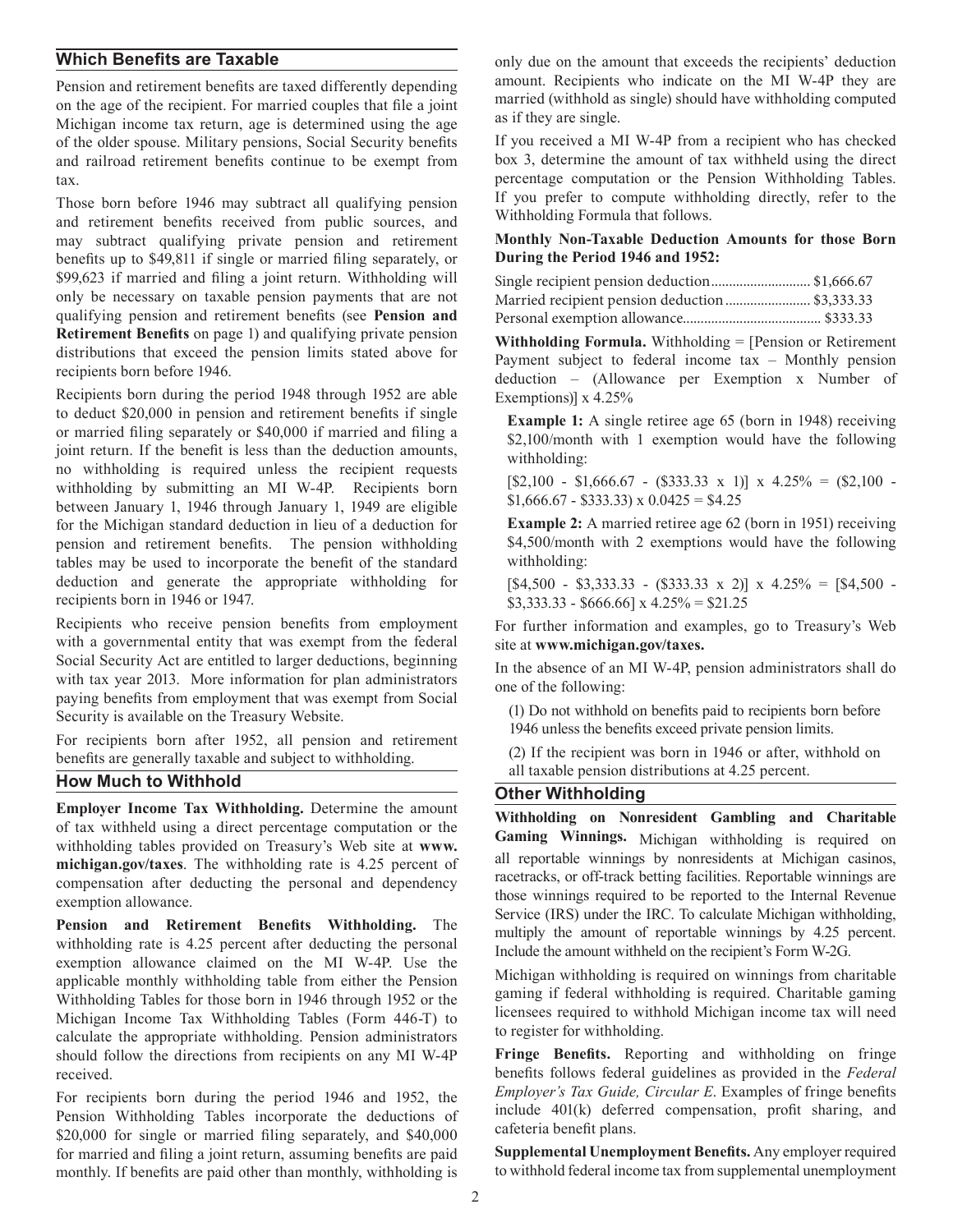compensation benefits must also withhold Michigan income tax. Michigan follows the federal procedure regarding employee withholding exemption certificates.

**Bonuses and Other Payments**. Bonuses and other payments of taxable employee compensation made separately from regular payroll payments are subject to Michigan income tax withholding. The withholding amount equals the payment amount multiplied by 4.25 percent (0.0425). Do not make any adjustment for exemptions.

#### **Registration and Account Identification**

You must register if:

- A person or organization becomes an employer.
- A company over whom Michigan has jurisdiction and withholds Michigan tax from taxable pension and/or annuity payments.
- A company not under Michigan jurisdiction, but agrees to withhold Michigan tax from taxable pension and/or annuity payments.

#### **How to Register**

The Michigan Department of Treasury offers an Online New Business Registration process. This process is easy, fast, secure and convenient. This e-Registration process is much faster than registering by mail. After completing this on-line application, you will receive a confirmation number of your electronic submission. To complete the online registration go to **www.michigan.gov/mto.**

If you do not have an FEIN, you must either apply for one on the IRS Web site **www.irs.gov** or by contacting the IRS at 1-800-829-4933. The Michigan employer identification number is usually the same as the FEIN assigned by the IRS. When acquiring a business you must register with Michigan and obtain a new FEIN. Do not use the FEIN assigned to the previous business owner.

### **Reporting and Paying Amounts Withheld**

All taxpayers must have a return and applicable payment filed to their account within their established filing frequency. There are 3 return filing options: Michigan Treasury Online (MTO), use of Treasury approved commercial or proprietary software, or paper filing (eligible forms only). The preferred method of filing and paying is through MTO, however, printable returns are available at **www.michigan.gov/taxes**.

When completing return information using MTO, you may electronically compete payment of tax using ACH debit or by credit card for tax years 2015 and greater. Return and payment information can be completed in one MTO session, or either may be completed at different times in different sessions. You may also complete your payment separately by ACH Credit, or by completing a *Sales, Use and Withholding Payment Voucher*  (Form 5094), when you e-file a tax due return and choose to pay by paper check.

For complete filing and payment information, visit **www.michigan.gov/taxes**. Complete instructions for registering and paying by MTO are available at **www.michigan.gov/mtobusiness**.

#### **W-2 Reporting Information**

Every employer must furnish to each employee before January 31 of the succeeding tax year an annual W-2, Wage and Tax Statement giving name, address, Social Security number, gross earnings, and Michigan income tax withheld. Employers may use one of the IRS-approved combined W-2 forms available commercially. If, after reasonable effort, you are unable to deliver a W-2 to an employee, follow the instructions in the *Federal Employer's Tax Guide, Circular E*.

**Magnetic Media Reporting.** Employers with 250 or more Michigan employees are required to file MI-W-2 information on magnetic media.

Do not enclose your annual return with your W-2 report. Mail your annual return to the address on that form. Do not duplicate on paper forms any information filed on magnetic media.

For W-2G and 1099 reporting specifications, see *Transmittal for Magnetic Media Reporting* (Form 447) at **www.michigan.gov/treasuryforms**.

For W-2 reporting, the State of Michigan accepts the federal EFW2 format for magnetic media. You must be sure that the Code RS State Record (optional for federal reporting) is filled in. For more information, contact the Magnetic Media Unit at 517-636-6925.

**Correcting W-2 Errors.** If the error was due to under reporting withholding on the original W-2, issue a corrected W-2 and send a copy to Treasury. As provided in Rule 206.33(3)(b), the employer can only receive a refund if the original W-2 is recovered from the employee. When an employee retains the original, erroneous W-2, the employee, not the employer, must request the refund. The corrected form should be clearly marked "Corrected by Employer."

If the error was due to over reporting withholding on the original W-2, do not issue a corrected W-2. This type of correction must be handled in one of the following ways (1979 AC, R 206.22):

1) The employer may repay the amount withheld in error to the employee anytime within the same calendar year. The employer shall obtain a receipt from the employee and keep in his records. The employer may adjust his records and deduct the amount refunded from the tax owing on his next return, or ask for a cash refund.

2) If the employer does not repay the employee as noted above, the employee may claim a credit for the amount withheld on their individual income tax return (Form MI-1040).

If an issued W-2 is lost or destroyed, give the employee a substitute copy clearly marked "Reissued by Employer."

**Note**: If the withholding error occurs before a W-2 is issued, adjust a later paycheck and make the same adjustment in the next payment due to Treasury.

#### **Contact Treasury**

Contact Treasury at Michigan Department of Treasury, P.O. Box 30427, Lansing, MI 48909; 517-636-6925. Assistance is available using TTY through the Michigan Relay Service by calling 1-800-649-3777 or 711. Printed material in an alternate format can be requested by calling 517-636-6925.